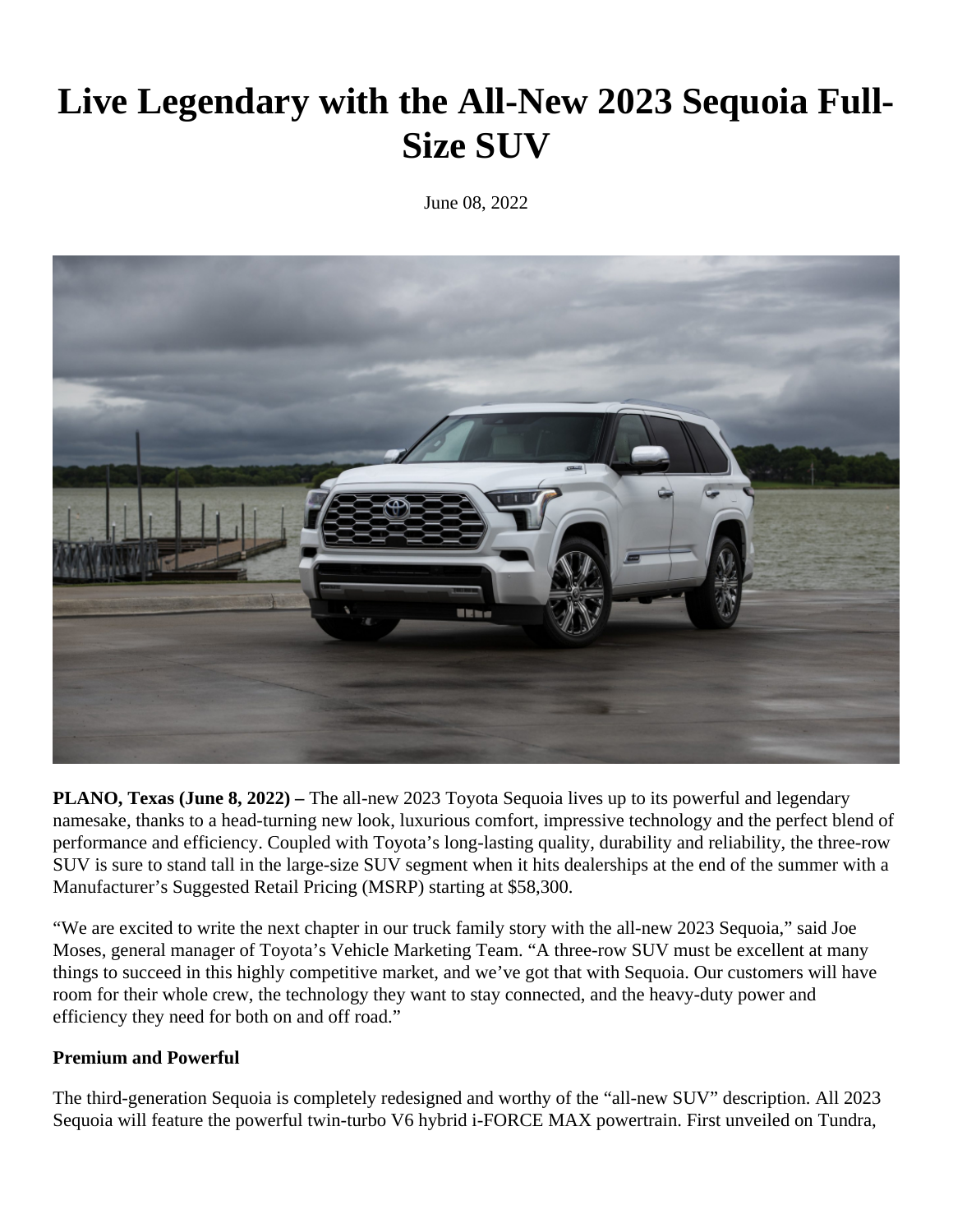this exceptional hybrid produces 437 horsepower and 583 lb.-ft. of torque.

The i-FORCE MAX is a cleverly engineered powertrain featuring a unique motor generator within the bell housing between the twin-turbo engine and the 10-speed automatic transmission. This design combines maximum performance with amazing efficiency, and it is built with heavy-duty performance in mind. Sequoia's fuel economy is expected to be extremely competitive at the top of the segment – and a huge improvement over the previous generation.

## **Setting Sights on the Open Road**

The full-size SUV segment demands a lot, which means the all-new 2023 Sequoia needs to handle – and succeed – at a multitude of tasks. Built with this in mind, the Sequoia is rooted in a modern body-on-frame chassis with a fully boxed frame that shares architecture with the all-new Tundra and all-new global Land Cruiser (which shares its platform with the Lexus LX). The core objective of this platform is to provide excellent handling, supreme comfort and impressive capability.

The engineering team behind this next-generation frame was able to increase rigidity and improve ride comfort by using new techniques, such as new laser welding technology that helps reduce mass and weight in areas it's not needed while reinforcing the areas that need them most.

Sequoia features an independent front suspension and adopts a new rack-mounted electronic power steering system for improved steering feel. A modern multi-link rear suspension is employed out back to offer a smooth ride and create opportunity to add the available Load-Leveling Rear Height Control Air Suspension and Adaptive Variable Suspension (AVS) for those looking to tow regularly.

The three-row SUV offers a range of configurations for seating and cargo. Depending upon the grade, secondrow passengers get bench seating or captain's chairs, either of which recline for passenger comfort or fold down/tumble forward if larger cargo space is needed. The third-row passengers benefit from a spacious reclining backseat with available power folding, but the third row also gets one of the most noteworthy new features on Sequoia: the exclusive Sliding Third Row with Adjustable Cargo Shelf System. This segment-first feature allows the third row to slide with 6 inches of adjustment range. The third row can also fold down to complement the different storage positions of the new Adjustable Cargo Shelf System, a removeable shelf that can be set in a variety of storage positions depending upon the situation. The Cargo Shelf System offers the ultimate flexibility in rear cargo and storage needs.

Since full-size SUVs need to do it all, towing – whether it be a trailer, boat or  $RV -$  is high on that list of demands. That's why the all-new Sequoia offers up to an impressive 9,520-pound maximum towing capacity, a 26 percent increase over the previous generation model.

Towing can be an intimidating proposition for some drivers. Not to worry, thanks to impressive technology available on Sequoia. The Tow Tech Package, standard on TRD Pro and Capstone and available on all other grades, offers a suite of features that include Trailer Backup Guide to aid in backing up the SUV with a trailer, and Straight Path Assist, which helps provide steering control to keep the trailer straight on its intended path when backing up.

Drive Mode Select is an all-new feature on Sequoia offering different driving modes depending upon driver preference, and it includes standard settings Eco, Normal and Sport. With available Load-Leveling Rear Height Control Air Suspension and Adaptive Variable Suspension, settings expand to include Comfort, Sport S+ and Custom. Using the SPORT or SPORT S+ settings, for example, the i-FORCE MAX powertrain makes use of the electric motor's instantaneous responsiveness. While the electric motor does the bulk of the work at lower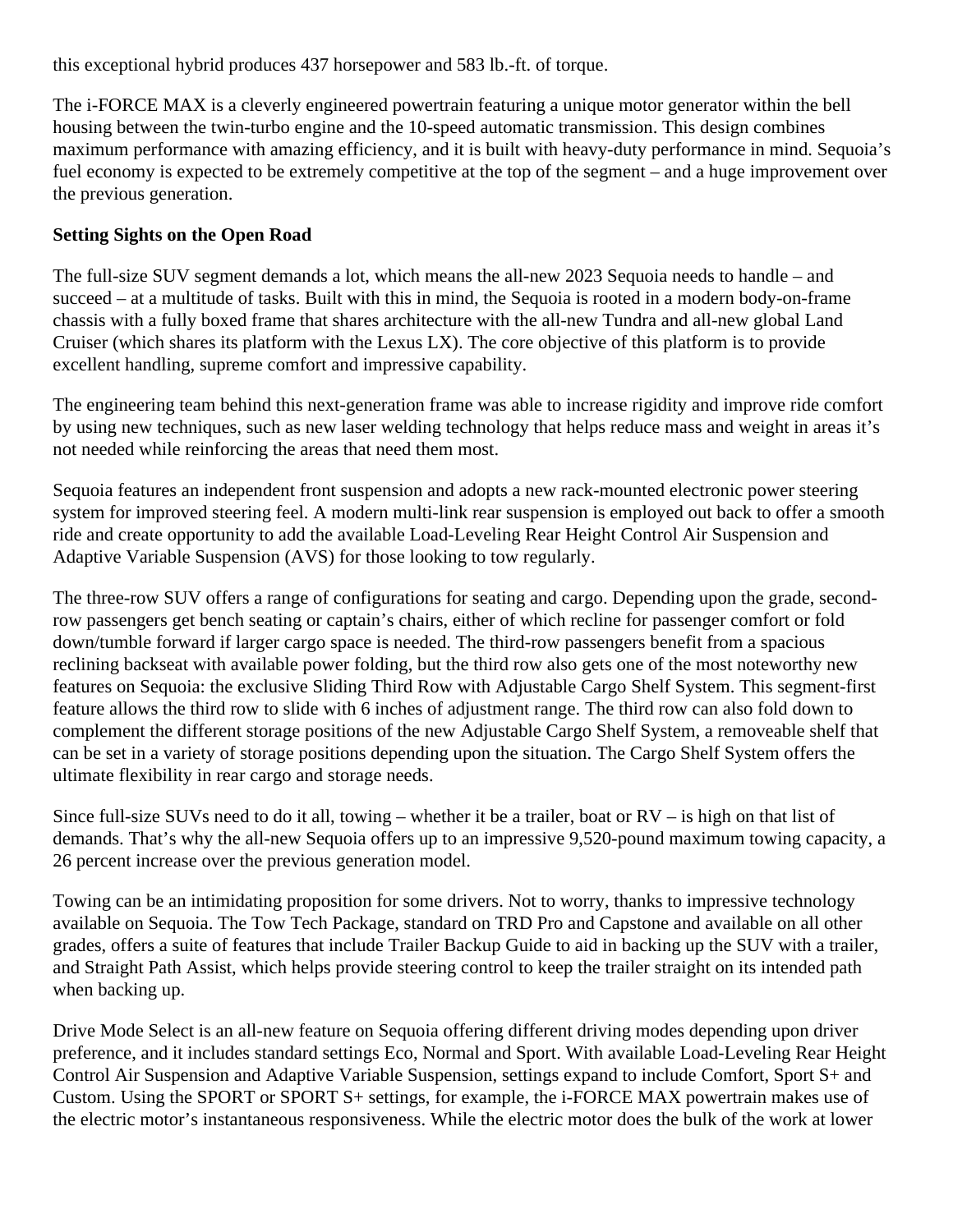speeds, once above 18 mph, the gasoline engine assumes primary operation for excellent performance in the mid- and high-speed range. When in TOW/HAUL mode, the i-FORCE MAX system is constantly in tandem operation to provide impressive acceleration and torque for towing.

The view around this stunning SUV is improved as well due to Sequoia's plethora of cameras, displaying multiple exterior angles that are viewable from the available 14-inch touchscreen or the available digital display rearview mirror. Those trailering will appreciate Panoramic View Monitor, which displays a top-down view of the SUV and its surrounding area. Options include a rear split view to show what's nearby on each side of the trailer, and a hitch view to assist with connecting a trailer. For the first time on Sequoia, factory available power folding, extending and retracting tow mirrors can provide added peace.

### **Three Rows, Five Grades**

Sequoia offers space for families who need it – whether that be to haul passengers, gear or both. It will be available in five unique grades that include SR5, Limited, Platinum, TRD Pro and the new Capstone grade.

Sequoia's grade lineup starts with the well-equipped SR5 that offers a strong foundation of power, efficiency and technology. It touts impressive standard features that include the i-FORCE MAX powertrain that is mated to the standard 10-speed automatic transmission, standard Toyota Safety Sense 2.5, moonroof, heated seats and more. It also features a standard 12.3-inch digital instrument display and Panoramic View Monitor (PVM). When upgrading to the SR5 Premium package, Sequoia adds the 14-inch Toyota Audio Multimedia display, power third row, hands-free liftgate, SofTex-trimmed seats, and cabin and cargo 120-volt power outlets.

Also available on SR5 models is the TRD Sport package, which upgrades the standard 18-inch wheels to 20 inch matte black TRD wheels. To complement sporty handling, it adds TRD sport-tuned Bilstein® monotube shocks, TRD-tuned springs, aluminum pedals and a red TRD push-button start.

Limited builds upon the SR5 with an emphasis on added convenience. Not only does it gain a standard 14-inch Toyota Audio Multimedia touchscreen, but it also adds standard heated/ventilated front seats with memory settings, standard heated steering wheel, power-folding third row and a hands-free power liftgate. Limited also receives standard second- and third-row manual sunshades to help keep the back half of the SUV sun-free.

Available for both SR5 and Limited 4×4 models is the first-for-Sequoia TRD Off-Road package. This package enhances off-road capability with the addition of a selectable locking rear differential, Multi-Terrain Select that helps controls wheel spin for improved traction, and Downhill Assist Control to aid with steep descents. Crawl Control also comes standard, functioning as an off-road cruise control for low-speed trail navigation in 4WD Low. TRD Off-Road also comes with Multi-Terrain Monitor to provide the driver a better view of hard-to-see spots on the trail. TRD-tuned Bilstein® monotube shock absorbers and TRD-tuned springs are added, and a red front axle driveshaft provides added flair. Inside, aluminum gas/brake pedals are included, and a red TRD pushbutton start button adds to the performance look and feel. Both SR5 and Limited are outfitted with unique 18 inch alloy wheels unique to the package.

Stepping up to the Platinum grade puts an emphasis on added comfort and premium features, thanks to heated and ventilated front and second-row, second-row captain's chairs, standard 14-speaker JBL® Premium Audio system, standard panoramic moonroof, standard Head-Up Display and more. High-grade LED headlights and taillights are added, along with sequential turn signals. Rain-sensing wipers are added to Platinum, as is standard Qi wireless charging.

TRD Pro is a great option for adventure-minded families that plan to get off the beaten path regularly. TRD Pro is not just an off-roader though, as it is loaded with premium features such as standard second-row captain's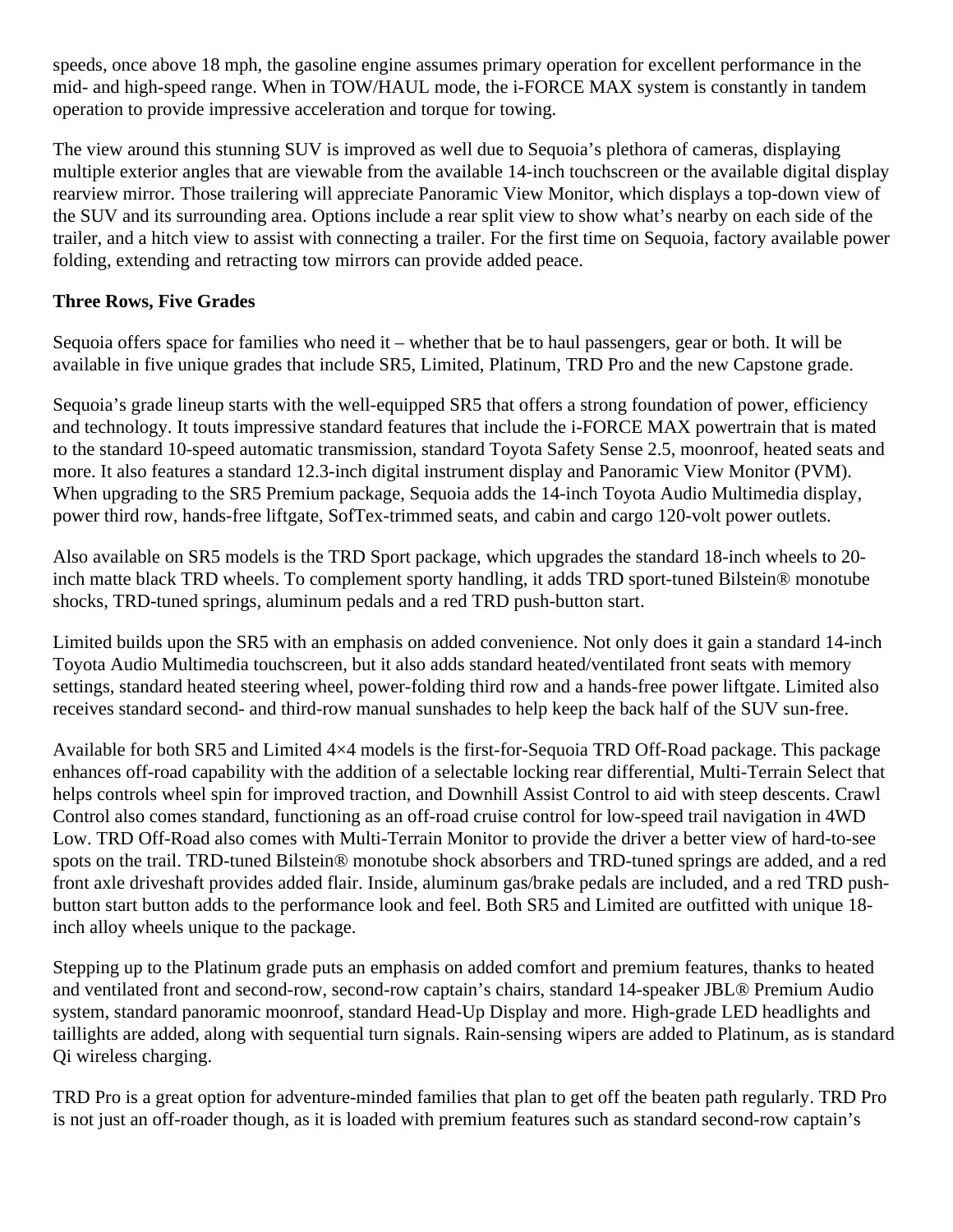chairs, TRD heated steering wheel, and TRD accents on the seats and shift knob. TRD Pro comes with additional cargo hauling options thanks to the TRD roof rack. TRD-tuned FOX internal bypass shocks offer a smooth on-road ride, but most importantly they can confidently handle off-road terrain when the trail gets rough. A 1/4-inch aluminum TRD front skid plate offers added trail protection. Sequoia TRD Pro also offers additional trail capability with a standard selectable locking rear differential, Multi-Terrain Select, CRAWL Control and Downhill Assist Control. TRD Pro proudly sports a heritage-inspired "TOYOTA" grille with an embedded TRD light bar and marker lights toward the top of the grille. It's equipped with Pro-specific black 18 inch TRD alloy wheels with an increased offset to provide a wider stance. A dual TRD Pro exhaust tip provides added growl and visual appeal.

The Capstone grade sits atop the Sequoia lineup, building upon the great features of Platinum while adding additional top-shelf features to make it the most luxurious Sequoia to date. Capstone features unique chrome accents to provide an upscale appearance, with the most eye-catching feature being the standard 22-inch chrome wheels – a first for Sequoia and exclusive to Capstone. The premium cabin experience begins at the first step with standard power running boards that provide access to the standard semi-aniline leather-trimmed seats. Not only are the seats luxury-grade, but they also tout stylish perforation and a Capstone-exclusive black-and-white color combination. The center console and passenger-side dash are accented with authentic American Walnut with an open-pore finish that highlights the wood grain. On the dash, the Walnut pieces surround a Capstone logo that is accentuated with LED mood lighting when the doors are opened. For an even quieter cabin, Capstone is the only Sequoia grade to feature acoustic glass in the front doors for more exterior sound deadening.

A wide variety of colors are available on the all-new Sequoia, including White, Wind Chill Pearl, Celestial Silver, Lunar Rock, Magnetic Gray Metallic, Blueprint, Army Green, Midnight Black Metallic, Smoked Mesquite, Supersonic Red and the TRD-exclusive Solar Octane. Premium paint colors\* Wind Chill Pearl and Supersonic Red are available, and the premium color Solar Octane is exclusive to TRD Pro models.

#### *\*Premium paint colors will be available for an additional cost.*

## **New Toyota Audio Multimedia**

Sequoia will be fitted with the new multimedia system first launched in Tundra. It is headlined by large 8-inch or available 14-inch touchscreen that controls the all-new Toyota Audio Multimedia system designed and engineered by Toyota's Texas-based Connected Technologies team. The Toyota Audio Multimedia system offers an improved user experience thanks to new sight, touch, and voice activation. With Intelligent Assistant available through Drive Connect\*, simple phrases like "Hey Toyota" awakens the system for voice-activated commands to search for directions, find POIs, adjust audio controls, change the cabin temperatures and more. The cloud-based native navigation system offered through Drive Connect allows for real-time Over the Air updates for mapping and Points of Interest (POI), and Google POI data is integrated to ensure up-to-date search capability. It also supports standard wireless Apple CarPlay® and Android Auto compatibility.

Toyota Audio Multimedia allows for simultaneous dual Bluetooth phone connectivity. A Wi-Fi Connect subscription offers 4G connectivity for up to 5 devices by turning Sequoia into an AT&T Hotspot\*, and it also offers the ability to link your separate Apple Music® and Amazon Music subscriptions to your vehicle with Integrated Streaming.

#### **Active Safety System: Toyota Safety Sense**

All Sequoia grades come standard with Toyota Safety Sense 2.5. This active safety system includes Pre-Collision System with Pedestrian Detection that features multiple enhancements over the previous generation,